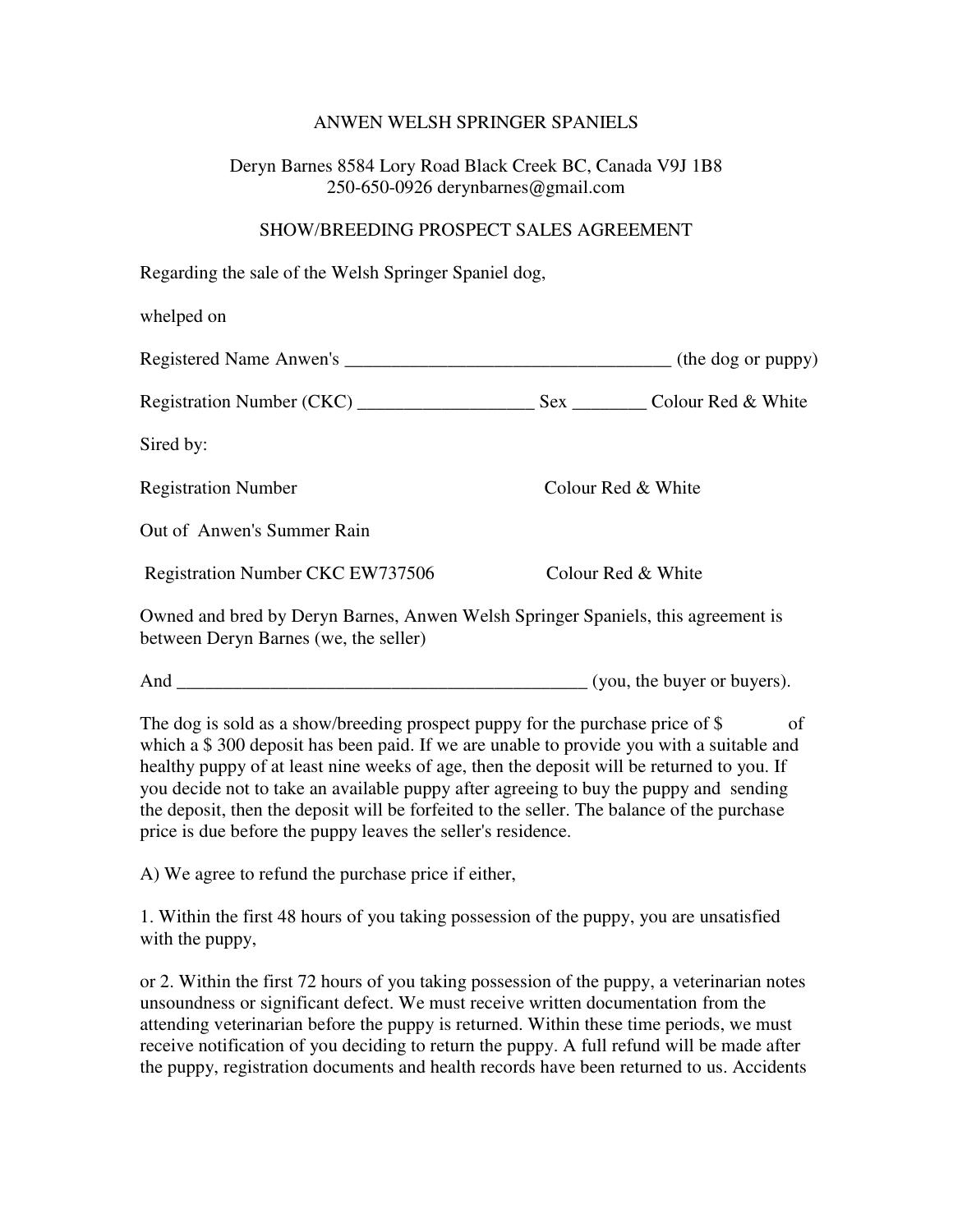and/or abuse and/or neglect during your possession are not grounds for a refund. We will pay for half the shipping charges.

B) You agree to:

1. Have the puppy examined by a veterinarian within 72 hours of you taking possession of the puppy.

2. Vaccinate the puppy against distemper, hepatitis, Para influenza and parvovirus at 12 weeks of age and as recommended by a veterinarian thereafter.

3. Vaccinate the puppy against rabies by 6 months of age and as recommended by a veterinarian thereafter.

 4. Check the puppy for the presence of intestinal parasites at the first veterinary examination, again in six months and at least yearly thereafter.

5. Have hips, elbows and thyroid evaluated between 24-26 months of age.

 a) Hips and elbows are to be evaluated for dysplasia using X-rays taken by a veterinarian using AVMA or CVMA recommendations for positioning. The X rays are to be submitted to OFA for evaluation and registration in their database. b) The puppy is to be tested for signs of thyroiditis using a panel of blood tests. The blood is to be collected by a veterinarian and tested by an accredited laboratory according to OFA requirements. The test results are to be submitted to OFA for evaluation and registration in their database. If you plan to breed the puppy and the first thyroid determination is not OFA normal then you are encouraged to delay breeding and discuss the implications with both your veterinarian and the seller. On all OFA applications, you are to indicate that both normal and abnormal results are to be released to the public. Preliminary evaluations may be done, but if so then they must be repeated between 24-26 months of age.

6. Have eyes evaluated between 12-26 months of age. The examination is to be performed by an ACVO or CAVO approved veterinary ophthalmologist using CERF methods. CERF/OFA registration is desired, but not mandatory.

7. We are to be promptly notified of the evaluations for hips, elbows, thyroid and eyes. This is important information used in breeding programs. Upon completion, we agree to contribute the amount of \$200 towards the cost of the tests.

C) Should the puppy be found to have any of the following conditions, we agree to replace the puppy with another show/breeding prospect puppy:

1. Hip dysplasia, abnormal elbows or Idiopathically reduced thyroid function is determined by OFA at between 12-26 months of age.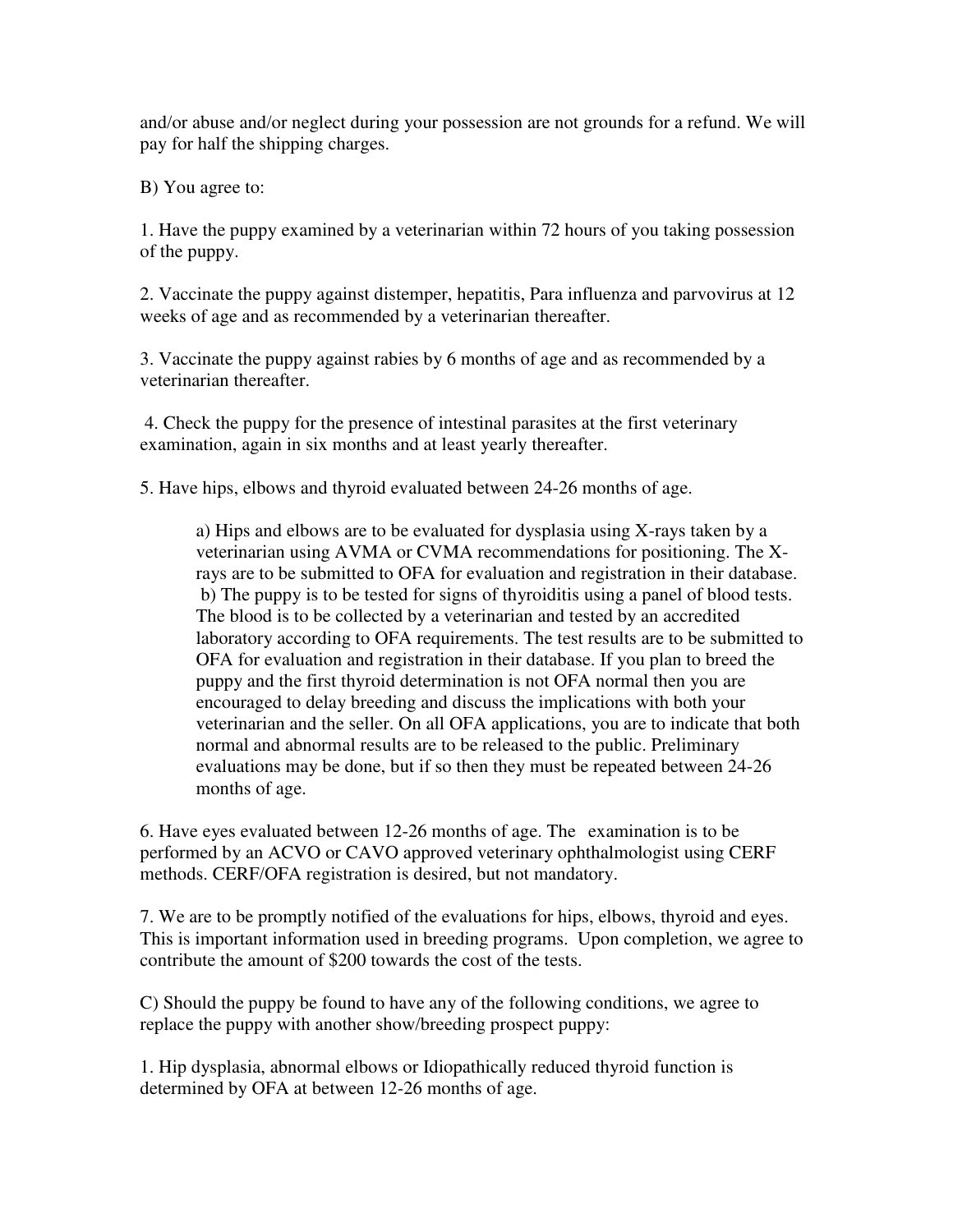2. Juvenile cataracts, PRA, glaucoma or congenital entropion is determined by an ACVO or CAVO approved veterinary ophthalmologist at between 12-26 months of age.

 3. Diabetes Insipidus is confirmed by a veterinarian before age 7 years, following appropriate tests and ruling out an acquired condition.

4. Epilepsy is confirmed by a veterinarian before age 7 years, after ruling out poisoning, tumor or trauma and after the following minimum blood work: blood sugar for diabetes or hypoglycemia; T3/T4/TSH panel for liver function; heavy metals for toxicity. If we are unable to provide a replacement show/breeding prospect puppy within one year of receiving a written request with supporting documentation from a veterinarian for any of the above conditions then the original purchase price will be refunded to you. In such case, you may keep the puppy; it must not be bred and must be spayed/neutered with the advice of a veterinarian. Should the dog happen to be bred, accidentally or otherwise, prior to receiving all health clearances (specifically OFA hips normal, OFA elbows not abnormal, OFA thyroid normal and CERF eyes normal) or after you have made the request for replacement then we are under no obligation to replace the dog or adjust the price.

D) You further agree to:

1. Care for the dog humanely (including adequate food, shelter, water, exercise and veterinary care) and to license and keep the dog in accordance with the local laws.

2. Keep the dog as a house pet, to be exercised in a fenced yard or on a leash, and not to be free to roam unattended.

 3. Attend and complete one set of group puppy training and socialization classes or one set of basic group obedience classes prior to the puppy attaining 8 months of age. The classes must be based on motivational training methods and not to participate in any training classes that promote or advocate hitting, jerking or yelling at the dog.

 E) Should you at any time decide to sell or re-home the dog we must first be contacted by you and offered the right of first refusal to have the dog returned to us. In no case may the dog be sold or given to others without a contract containing the restrictions and undertakings of this agreement. In no case may the dog or any offspring be sold to a pet shop or any wholesale or retail buyer.

F) Should you return the dog for any reason then a signed CKC registration application, pedigree and health information (including rabies certificate and rabies tag) are to be returned with the dog. We will return to you any monies received from the resale of the dog, less any costs incurred.

G) As a show/breeding prospect puppy, you agree: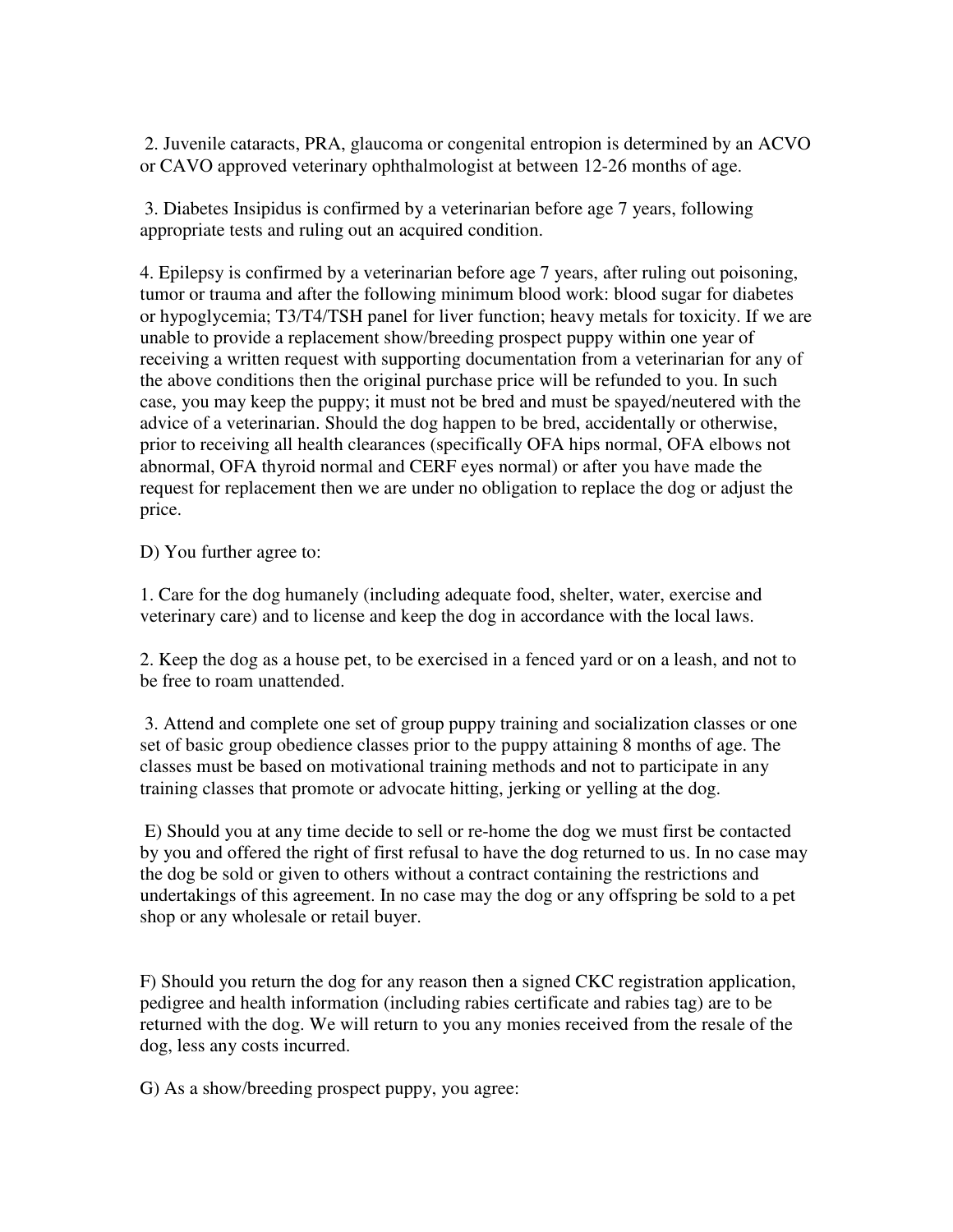1. To maintain the dog in show condition, including proper weight, basic coat grooming, nails, teeth and ears.

2. To show the dog for CKC or AKC points in at least 10 conformation events before 3 years of age. Alternatively, it may be at least 5 field trials plus 5 conformation events. At least 2 of the conformation events must be after 18 months of age. You are encouraged to become a member of the Welsh Springer Spaniel Club of Canada. We may be approached as a sponsor.

3. If the dog is a male, to make the dog available for stud service to any Welsh Springer Spaniel bitch we own or co-own. We will assume all costs incurred in transportation and in breeding of the bitch.

H) If and when the dog is bred:

1. You will breed with due regard to breed standards, health clearances (specifically hips, elbows, thyroid and eyes, as noted above in section B, item 5), temperament and genetic diversity.

2. You agree that all puppies produced from the breeding of the dog, whether as stud or bitch, will be placed/sold with contracts. For a bitch, the dog shall not be bred more than 5 times or within 12 months of the last litter without written permission from the seller. These contracts must include requirements to the effect that:

 a) "Should the buyer decide to sell or re-home the dog then the buyer must first contact the puppy seller and upon request return the dog to the seller."

 b) "The puppy and owners will attend and complete puppy training or one set of basic obedience classes which utilize motivational training methods prior to 8 months of age."

 c) "The puppy will receive all of its necessary vaccinations, including rabies, as indicated and administered by a veterinarian."

 d) "The buyer agrees to care for this dog humanely (including adequate food, shelter, water, exercise and veterinary care), to license the dog in accordance with local laws and to keep this as a house pet, to be exercised in a fenced yard or a leash and not to be free to roam."

 e) "The puppy will have hips, elbows and thyroid evaluated by OFA between 24- 26 months of age. On all OFA applications, the buyer is to indicate that both normal and abnormal results are to be released to the public. All test results are to be reported to both the stud dog and bitch dog owners."

 f) "Should the buyer decide to breed the puppy then the seller is to be promptly notified of evaluations of hips, elbows, thyroid and eyes."

 3. The owner/breeder of the bitch must provide adequate and proper stimulation, socialization and health/sanitary conditions for the puppies. The owner/breeder of the bitch must agree to maintain regular contact with the puppy owners (at least every six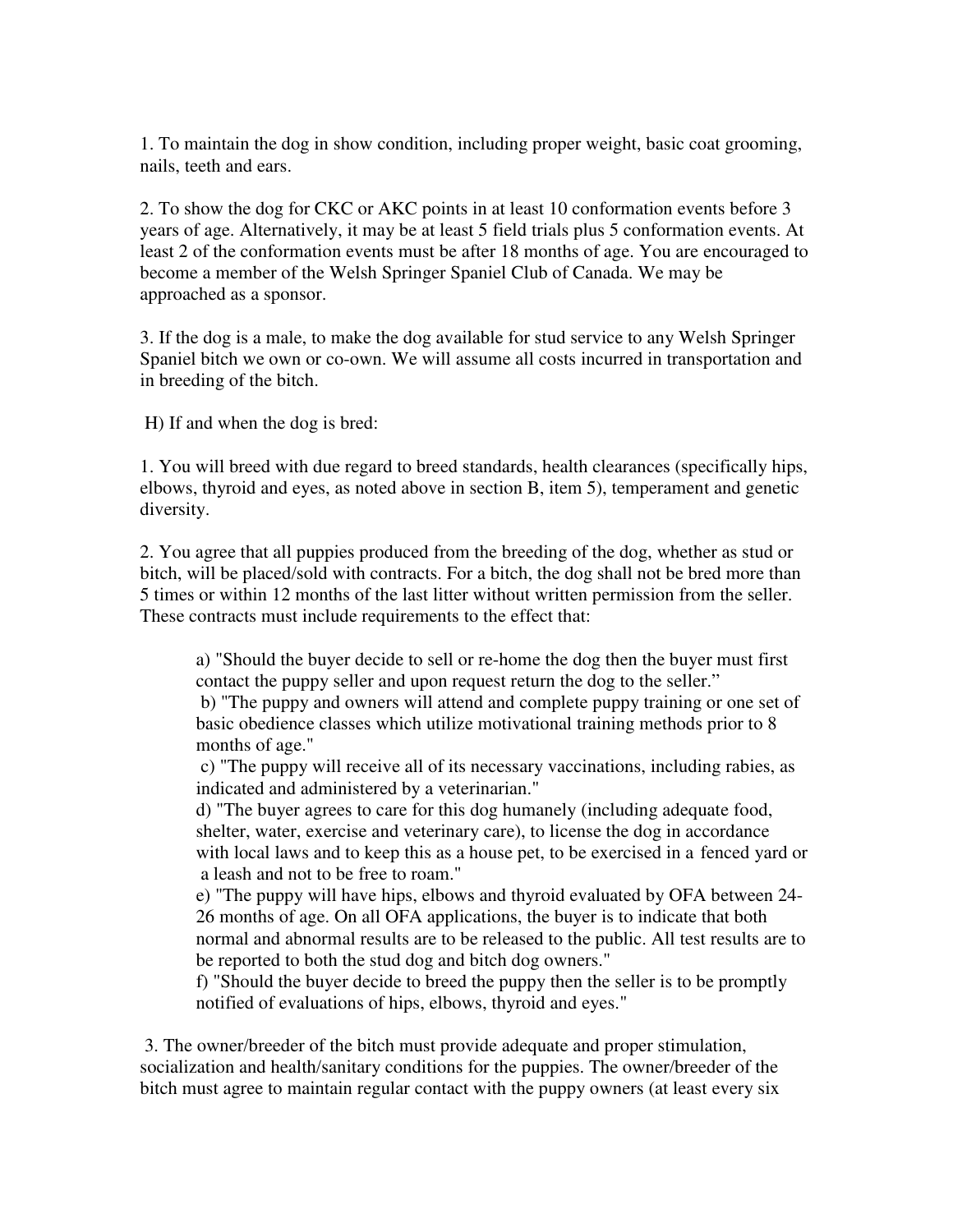months) and to relay any and all pertinent information regarding health, temperament, training and offspring to you. The owner/breeder of the bitch must maintain a list of names, addresses, and phone numbers of these puppy owners and provide it to the seller on request.

I) If you wish to spay/neuter the dog, you may do so with the advice of a veterinarian provided either

1. The veterinarian declares it to be an urgent health issue,

2. You and we first agree in writing, or

3. The dog is over the age of seven years and if a male, you have made every reasonable effort to give us at least six months written notice.

J) You agree to maintain regular contact with us (at least every six months) regarding health information, training progress and any problems or questions. This information is of great value to the seller in evaluating their breeding programs. You and we agree to inform each other of any changes in address, email or telephone numbers so that contact can be maintained.

K) The breeder may from time to time wish to include any photos you provide to their website or social media pages.

The seller makes no representations, warranties or guarantees other than those described in this agreement. The seller is not in any way liable for loss, damage or injury caused by the dog, whether real or perceived. The seller is not responsible for any costs associated with determining or treating any condition or health problem the dog may or may not have or develop. The seller is not responsible for the care of the dog unless and until it is returned under the terms of this agreement. In the event of a dispute stemming from this agreement, the laws of the Province of British Columbia will apply. Both parties agree to seek resolution under the provisions of the Civil Resolution Tribunal Act. In the event of